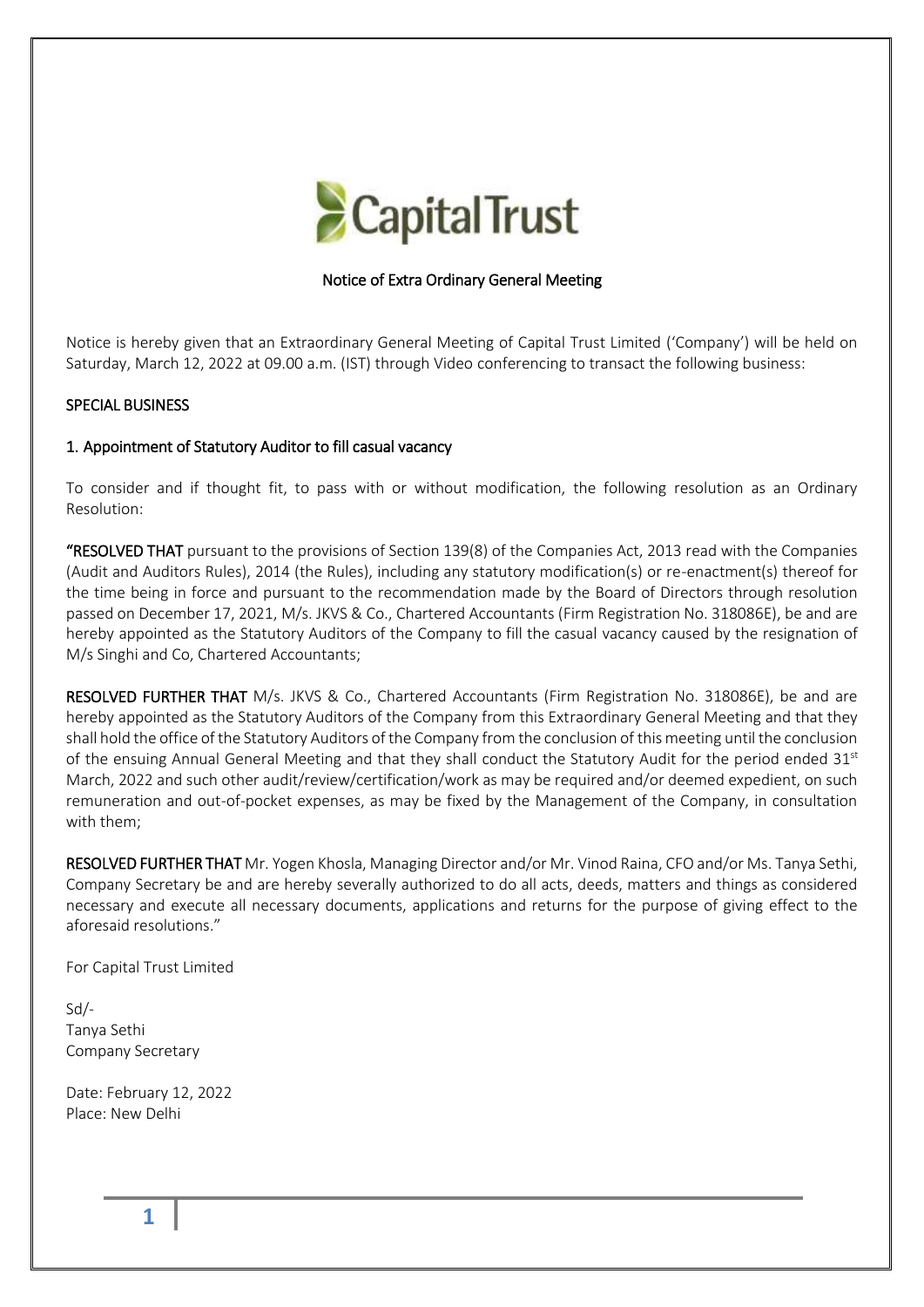#### NOTES:

- 1. In view of the massive outbreak of the COVID-19 pandemic, social distancing is a norm to be followed and pursuant to the Circular No. 14/2020 dated April 08, 2020, Circular No.17/2020 dated April 13, 2020 issued by the Ministry of Corporate Affairs followed by Circular No. 20/2020 dated May 05, 2020 and Circular No. 02/2021 dated January 13, 2021 and all other relevant circulars issued from time to time, physical attendance of the Members to the EGM venue is not required and general meeting be held through video conferencing (VC) or other audio visual means (OAVM). Hence, Members can attend and participate in the ensuing EGM through VC/OAVM.
- 2. Pursuant to the Circular No. 14/2020 dated April 08, 2020, issued by the Ministry of Corporate Affairs, the facility to appoint proxy to attend and cast vote for the members is not available for this EGM. However, the Body Corporates are entitled to appoint authorised representatives to attend the EGM through VC/OAVM and participate thereat and cast their votes through e-voting.
- 3. The Members can join the EGM in the VC/OAVM mode 15 minutes before and after the scheduled time of the commencement of the Meeting by following the procedure mentioned in the Notice. The facility of participation at the EGM through VC/OAVM will be made available for 1000 members on first come first served basis. This will not include large Shareholders (Shareholders holding 2% or more shareholding),Promoters, Institutional Investors, Directors, Key Managerial Personnel, the Chairpersons of the Audit Committee, Nomination and Remuneration Committee and Stakeholders Relationship Committee, Auditors etc. who are allowed to attend the EGM without restriction on account of first come first served basis.
- 4. The attendance of the Members attending the EGM through VC/OAVM will be counted for the purpose of reckoning the quorum under Section 103 of the Companies Act, 2013.
- 5. Pursuant to the provisions of Section 108 of the Companies Act, 2013 read with Rule20 of the Companies (Management and Administration) Rules, 2014 (as amended)and Regulation 44 of SEBI (Listing Obligations & Disclosure Requirements) Regulations2015 (as amended), and the Circulars issued by the Ministry of Corporate Affairs dated April 08, 2020, April 13, 2020 and May 05, 2020 the Company is providing facility of remote e-Voting to its Members in respect of the business to be transacted at the EGM. For this purpose, the Company has entered into an agreement with National Securities Depository Limited (NSDL) for facilitating voting through electronic means, as the authorized agency. The facility of casting votes by a member using remote e-Voting system as well as venue voting on the date of the EGM will be provided by NSDL.
- 6. In line with the Ministry of Corporate Affairs (MCA) Circular No. 17/2020 dated April13, 2020, the Notice calling the EGM has been uploaded on the website of the Company at www.capitaltrust.in. The Notice can also be accessed from the websites of the Stock Exchanges i.e. BSE Limited and National Stock Exchange of India Limited at www.bseindia.com and www.nseindia.com respectively and the EGM Notice is also available on the website of NSDL (agency for providing the Remote e-Voting facility) i.e.www.evoting.nsdl.com.
- 7. EGM shall be convened through VC/OAVM in compliance with applicable provisions of the Companies Act, 2013 read with MCA Circular No. 14/2020 dated April 08, 2020and MCA Circular No. 17/2020 dated April 13, 2020,MCA Circular No. 20/2020 dated May 05, 2020 and MCA Circular No. 2/2021 dated January 13, 2021.
- 8. Explanatory Statement pursuant to Section 102 of the Companies Act, 2013 ("the Act") setting out material facts concerning the special business under Item No. 1 of the accompanying Notice, is annexed hereto.

**2**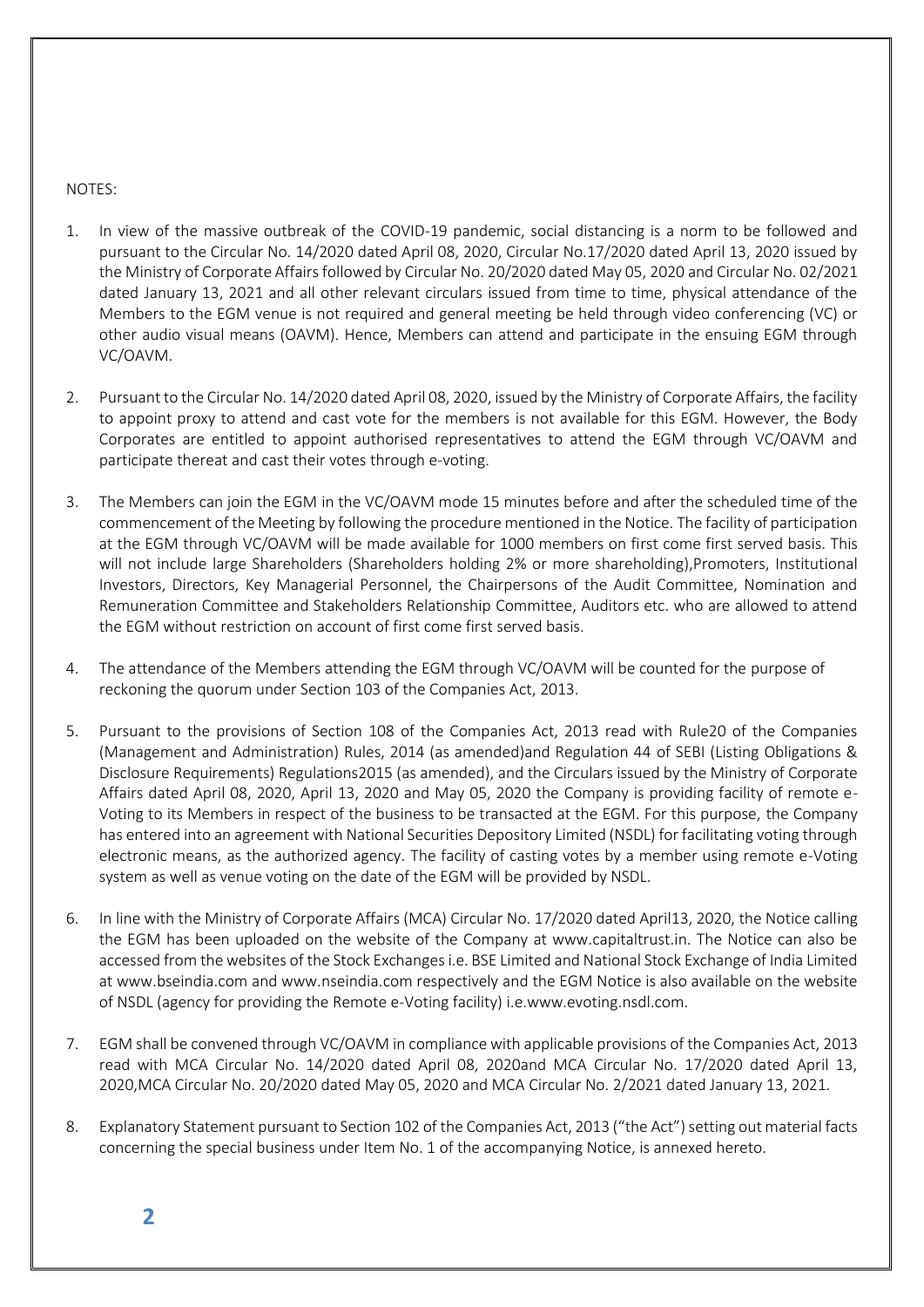# THE INSTRUCTIONS FOR MEMBERS FOR REMOTE E-VOTING AND JOINING GENERAL MEETING ARE AS UNDER:-

The remote e-voting period begins on 09<sup>th</sup> March, 2022 at 09:00 a.m. and ends on  $11^{\rm th}$  March, 2022 at 05:00 p.m. The remote e-voting module shall be disabled by NSDL for voting thereafter. The Members, whose names appear in the Register of Members / Beneficial Owners as on the record date (cut-off date) i.e. 05<sup>th</sup> March, 2022, may cast their vote electronically. The voting right of shareholders shall be in proportion to their share in the paid-up equity share capital of the Company as on the cut-off date, being 05<sup>th</sup> March, 2022.

How do I vote electronically using NSDL e-Voting system?

The way to vote electronically on NSDL e-Voting system consists of "Two Steps" which are mentioned below:

Step 1: Access to NSDL e-Voting system

 Login method for e-Voting and joining virtual meeting for Individual shareholders holding securities in demat mode In terms of SEBI circular dated December 9, 2020 on e-Voting facility provided by Listed Companies, Individual shareholders holding securities in demat mode are allowed to vote through their demat account maintained with Depositories and Depository Participants. Shareholders are advised to update their mobile number and email Id in their demat accounts in order to access e-Voting facility.

Login method for Individual shareholders holding securities in demat mode is given below:

| Type of shareholders                                                      | Login Method   |                                                                                                                                                                                                                                                                                                                                                                                                                                                                                                                                                                                                                                                                                                                                                                                                                                                                                                                             |
|---------------------------------------------------------------------------|----------------|-----------------------------------------------------------------------------------------------------------------------------------------------------------------------------------------------------------------------------------------------------------------------------------------------------------------------------------------------------------------------------------------------------------------------------------------------------------------------------------------------------------------------------------------------------------------------------------------------------------------------------------------------------------------------------------------------------------------------------------------------------------------------------------------------------------------------------------------------------------------------------------------------------------------------------|
| Individual Shareholders<br>holding securities in<br>demat mode with NSDL. | $\mathbf{1}$ . | If you are already registered for NSDL IDeAS facility, please visit<br>the e-Services website of NSDL. Open web browser by typing the<br>following URL: https://eservices.nsdl.com/either on a Personal<br>Computer or on a mobile. Once the home page of e-Services is<br>launched, click on the "Beneficial Owner" icon under "Login"<br>which is available under "IDeAS" section. A new screen will open.<br>You will have to enter your User ID and Password. After<br>successful authentication, you will be able to see e-Voting<br>services. Click on "Access to e-Voting" under e-Voting services<br>and you will be able to see e-Voting page. Click on options<br>available against company name or e-Voting service provider -<br>NSDLand you will be re-directed to NSDL e-Voting website for<br>casting your vote during the remote e-Voting period or joining<br>virtual meeting & voting during the meeting. |
|                                                                           | 2.             | If the user is not registered for IDeAS e-Services, option to<br>register is available at https://eservices.nsdl.com. Select<br>"Register Online for IDeAS"Portal or click<br>athttps://eservices.nsdl.com/SecureWeb/IdeasDirectReg.jsp                                                                                                                                                                                                                                                                                                                                                                                                                                                                                                                                                                                                                                                                                     |
|                                                                           |                | 3. Visit the e-Voting website of NSDL. Open web browser by typing<br>the following URL: https://www.evoting.nsdl.com/ either on a                                                                                                                                                                                                                                                                                                                                                                                                                                                                                                                                                                                                                                                                                                                                                                                           |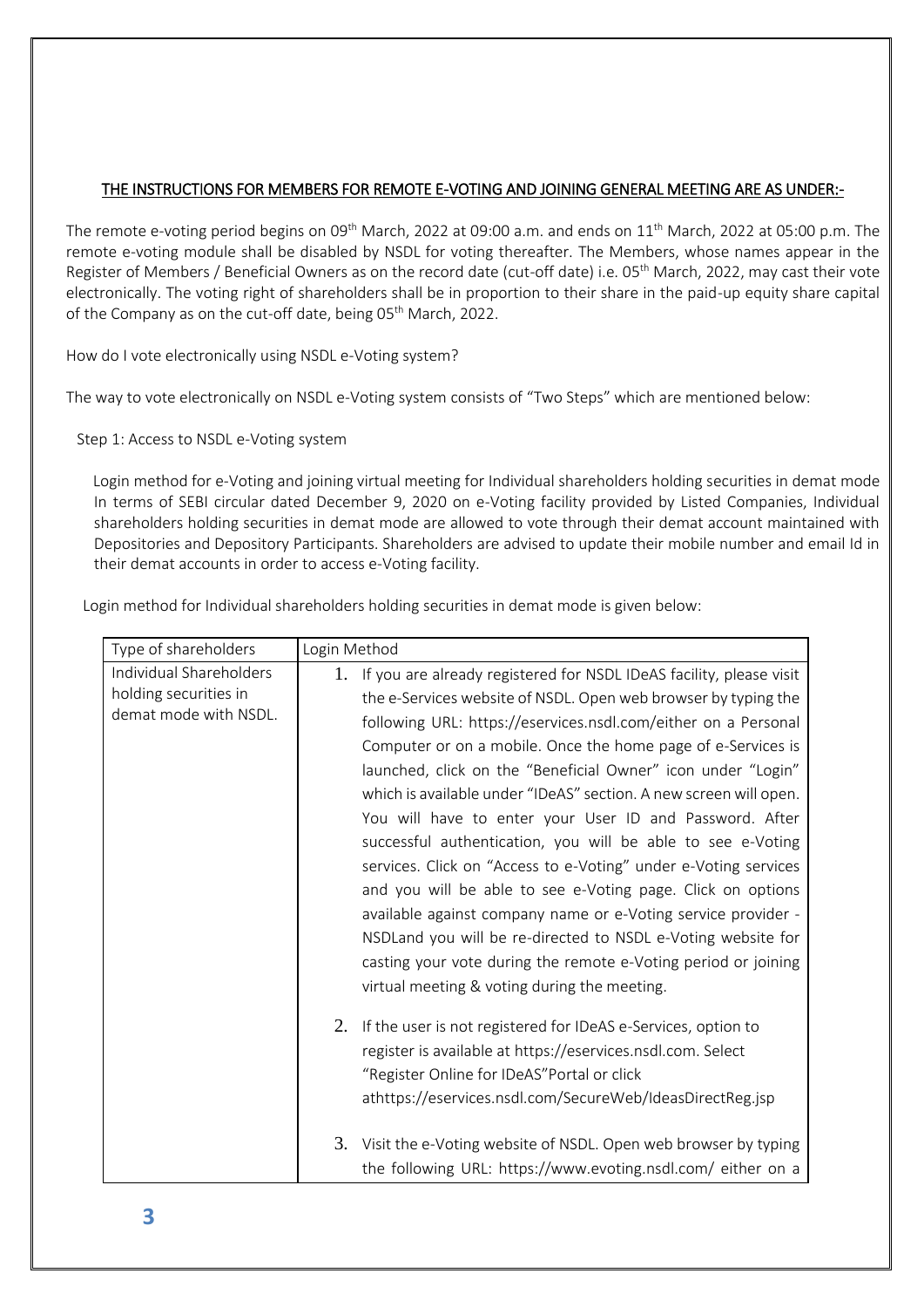|                                                                          |    | Personal Computer or on a mobile. Once the home page of e-<br>Voting system is launched, click on the icon "Login" which is<br>available under 'Shareholder/Member' section. A new screen<br>will open. You will have to enter your User ID (i.e. your sixteen<br>digitdemat account number held with NSDL), Password/OTP and<br>a Verification Code as shown on the screen. After successful<br>authentication, you will be redirected to NSDL Depository site<br>wherein you can see e-Voting page. Click on options available<br>against company name or e-Voting service provider - NSDL and<br>you will be redirected to e-Voting website of NSDLfor casting<br>your vote during the remote e-Voting period or joining virtual<br>meeting & voting during the meeting. |
|--------------------------------------------------------------------------|----|-----------------------------------------------------------------------------------------------------------------------------------------------------------------------------------------------------------------------------------------------------------------------------------------------------------------------------------------------------------------------------------------------------------------------------------------------------------------------------------------------------------------------------------------------------------------------------------------------------------------------------------------------------------------------------------------------------------------------------------------------------------------------------|
| Individual Shareholders<br>holding securities in<br>demat mode with CDSL | 1. | Existing users who have opted for Easi / Easiest, they can login<br>through their user id and password. Option will be made<br>available to reach e-Voting page without any further<br>authentication. The URL for users to login to Easi / Easiest<br>arehttps://web.cdslindia.com/myeasi/home/loginor<br>www.cdslindia.com and click on New System Myeasi.                                                                                                                                                                                                                                                                                                                                                                                                                |
|                                                                          |    | 2. After successful login of Easi/Easiest the user will be also able to<br>see the E Voting Menu. The Menu will have links of e-Voting<br>service provider i.e. NSDL. Click on NSDL to cast your vote.                                                                                                                                                                                                                                                                                                                                                                                                                                                                                                                                                                      |
|                                                                          | 3. | If the user is not registered for Easi/Easiest, option to register<br>is available at<br>https://web.cdslindia.com/myeasi/Registration/EasiRegistration                                                                                                                                                                                                                                                                                                                                                                                                                                                                                                                                                                                                                     |
|                                                                          |    | 4. Alternatively, the user can directly access e-Voting page by<br>providing demat Account Number and PAN No. from a link in<br>www.cdslindia.com home page. The system will authenticate<br>the user by sending OTP on registered Mobile & Email as<br>recorded in the demat Account. After successful authentication,<br>user will be provided links for the respective ESP i.e. NSDLwhere<br>the e-Voting is in progress.                                                                                                                                                                                                                                                                                                                                                |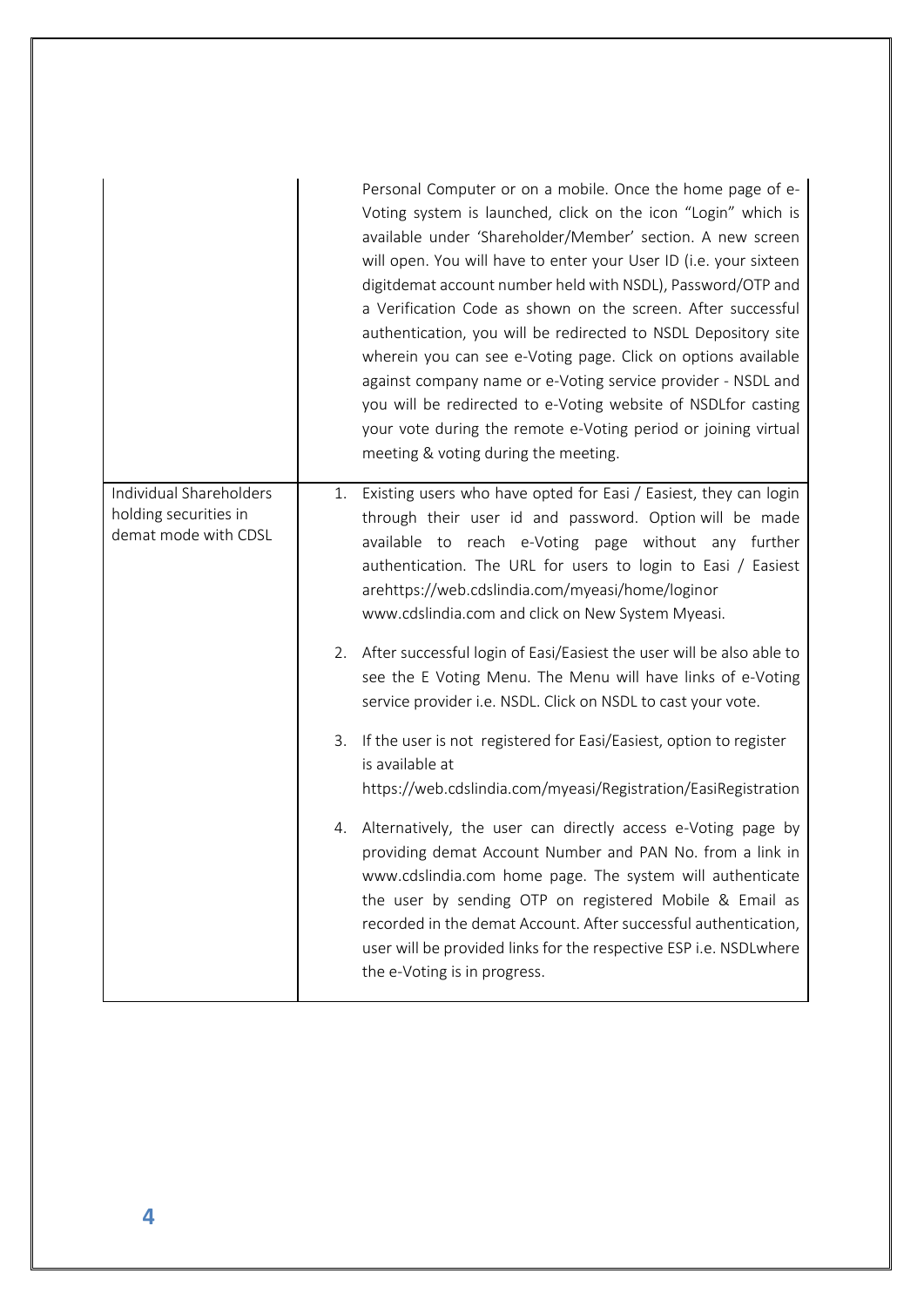| Individual Shareholders<br>(holding securities in<br>demat mode) login<br>through their depository<br>participants | You can also login using the login credentials of your demat account<br>through your Depository Participant registered with NSDL/CDSL for e-<br>Voting facility. Once login, you will be able to see e-Voting option. Once<br>you click on e-Voting option, you will be redirected to NSDL/CDSL<br>Depository site after successful authentication, wherein you can see e-<br>Voting feature. Click on options available against company name or e-<br>Voting service provider-NSDL and you will be redirected to e-Voting<br>website of NSDL for casting your vote during the remote e-Voting period<br>or joining virtual meeting & voting during the meeting. |
|--------------------------------------------------------------------------------------------------------------------|------------------------------------------------------------------------------------------------------------------------------------------------------------------------------------------------------------------------------------------------------------------------------------------------------------------------------------------------------------------------------------------------------------------------------------------------------------------------------------------------------------------------------------------------------------------------------------------------------------------------------------------------------------------|
|--------------------------------------------------------------------------------------------------------------------|------------------------------------------------------------------------------------------------------------------------------------------------------------------------------------------------------------------------------------------------------------------------------------------------------------------------------------------------------------------------------------------------------------------------------------------------------------------------------------------------------------------------------------------------------------------------------------------------------------------------------------------------------------------|

Important note: Members who are unable to retrieve User ID/ Password are advised to use Forget User ID and Forget Password option available at abovementioned website.

Helpdesk for Individual Shareholders holding securities in demat mode for any technical issues related to login through Depository i.e. NSDL and CDSL.

| Login type                                                                  | Helpdesk details                                                                                                                                                                |
|-----------------------------------------------------------------------------|---------------------------------------------------------------------------------------------------------------------------------------------------------------------------------|
| Individual<br>Shareholders<br>holding<br>securities in demat mode with NSDL | Members facing any technical issue in login can contact NSDL<br>helpdesk by sending a request at evoting@nsdl.co.inor call<br>at toll free no.: 1800 1020 990 and 1800 22 44 30 |
| Individual Shareholders holding                                             | Members facing any technical issue in login can contact CDSL                                                                                                                    |
| securities in demat mode with CDSL                                          | helpdesk<br>sending a<br>by<br>at<br>reauest                                                                                                                                    |
|                                                                             | helpdesk.evoting@cdslindia.com or contact at<br>$022 -$<br>23058738 or 022-23058542-43                                                                                          |
|                                                                             |                                                                                                                                                                                 |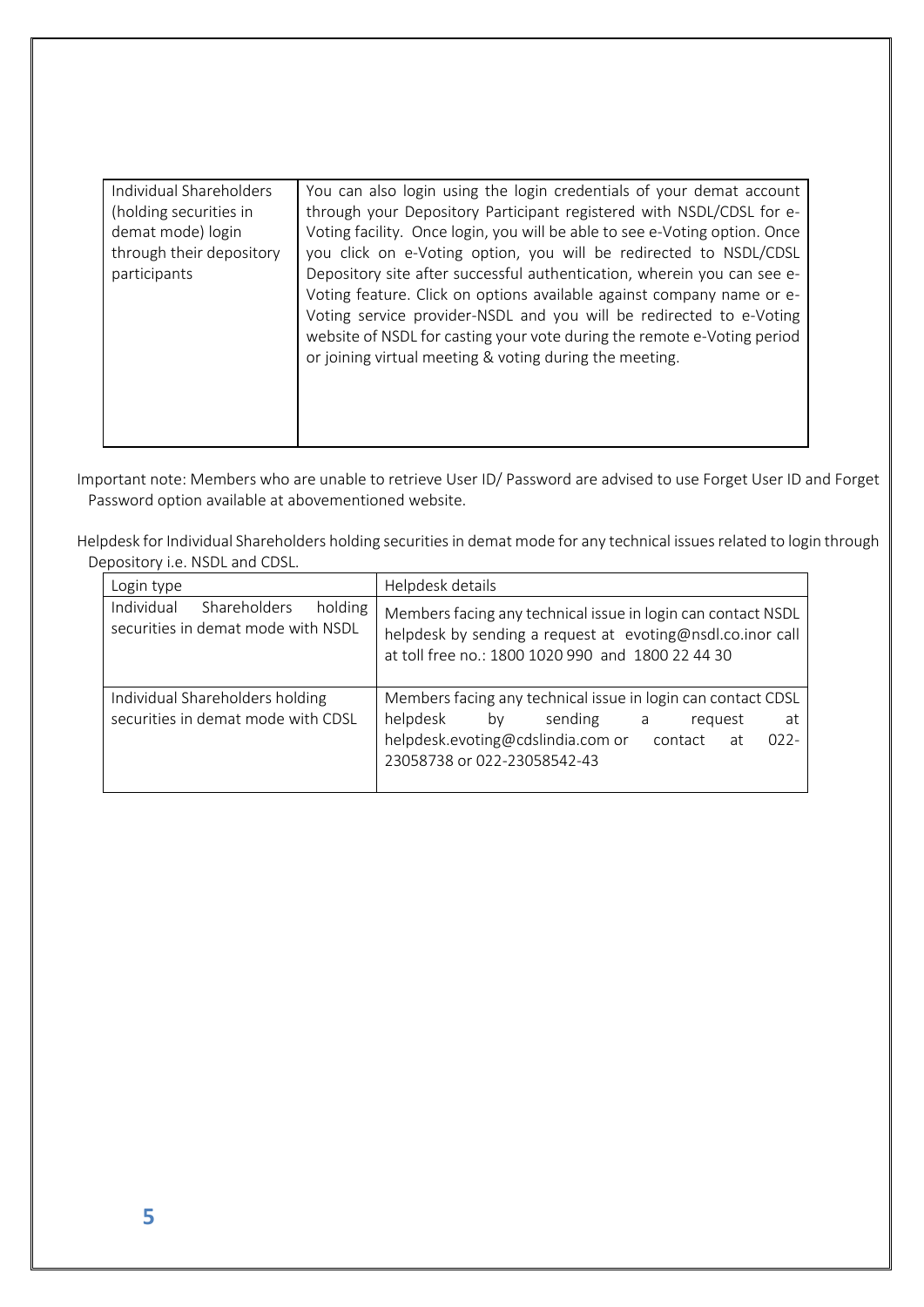B) Login Method for shareholders other than Individual shareholders holding securities in demat mode and shareholders holding securities in physical mode.

How to Log-in to NSDL e-Voting website?

- 1. Visit the e-Voting website of NSDL. Open web browser by typing the following URL: <https://www.evoting.nsdl.com/> either on a Personal Computer or on a mobile.
- 2. Once the home page of e-Voting system is launched, click on the icon "Login" which is available under 'Shareholder/Member' section.
- 3. A new screen will open. You will have to enter your User ID, your Password/OTP and a Verification Code as shown on the screen.

Alternatively, if you are registered for NSDL eservices i.e. IDEAS, you can log-in at <https://eservices.nsdl.com/> with your existing IDEAS login. Once you log-in to NSDL eservices after using your log-in credentials, click on e-Voting and you can proceed to Step 2 i.e. Cast your vote electronically.

4. Your User ID details are given below :

| Manner of holding shares i.e. Demat (NSDL   Your User ID is:<br>or CDSL) or Physical |                                                                                                                                                                             |
|--------------------------------------------------------------------------------------|-----------------------------------------------------------------------------------------------------------------------------------------------------------------------------|
| a) For Members who hold shares in demat<br>account with NSDL.                        | 8 Character DP ID followed by 8 Digit Client ID<br>For example if your DP ID is IN300*** and<br>Client ID is 12****** then your user ID is<br>IN300***12*******.            |
| b) For Members who hold shares in demat<br>account with CDSL.                        | 16 Digit Beneficiary ID<br>For example if your Beneficiary ID is<br>12************** then your user ID is<br>17**************                                               |
| c) For Members holding shares in Physical<br>Form.                                   | EVEN Number followed by Folio Number<br>registered with the company<br>For example if folio number is 001*** and<br>EVEN is 101456 then user<br>ID.<br>- IS<br>101456001*** |

- 5. Password details for shareholders other than Individual shareholders are given below:
	- a) If you are already registered for e-Voting, then you can user your existing password to login and cast your vote.
	- b) If you are using NSDL e-Voting system for the first time, you will need to retrieve the 'initial password' which was communicated to you. Once you retrieve your 'initial password', you need to enter the 'initial password' and the system will force you to change your password.
	- c) How to retrieve your 'initial password'?
		- (i) If your email ID is registered in your demat account or with the company, your 'initial password' is communicated to you on your email ID. Trace the email sent to you from NSDL from your mailbox. Open the email and open the attachment i.e. a .pdf file. Open the .pdf file. The password to open the .pdf file is your 8 digit client ID for NSDL account, last 8 digits of client ID for CDSL account or folio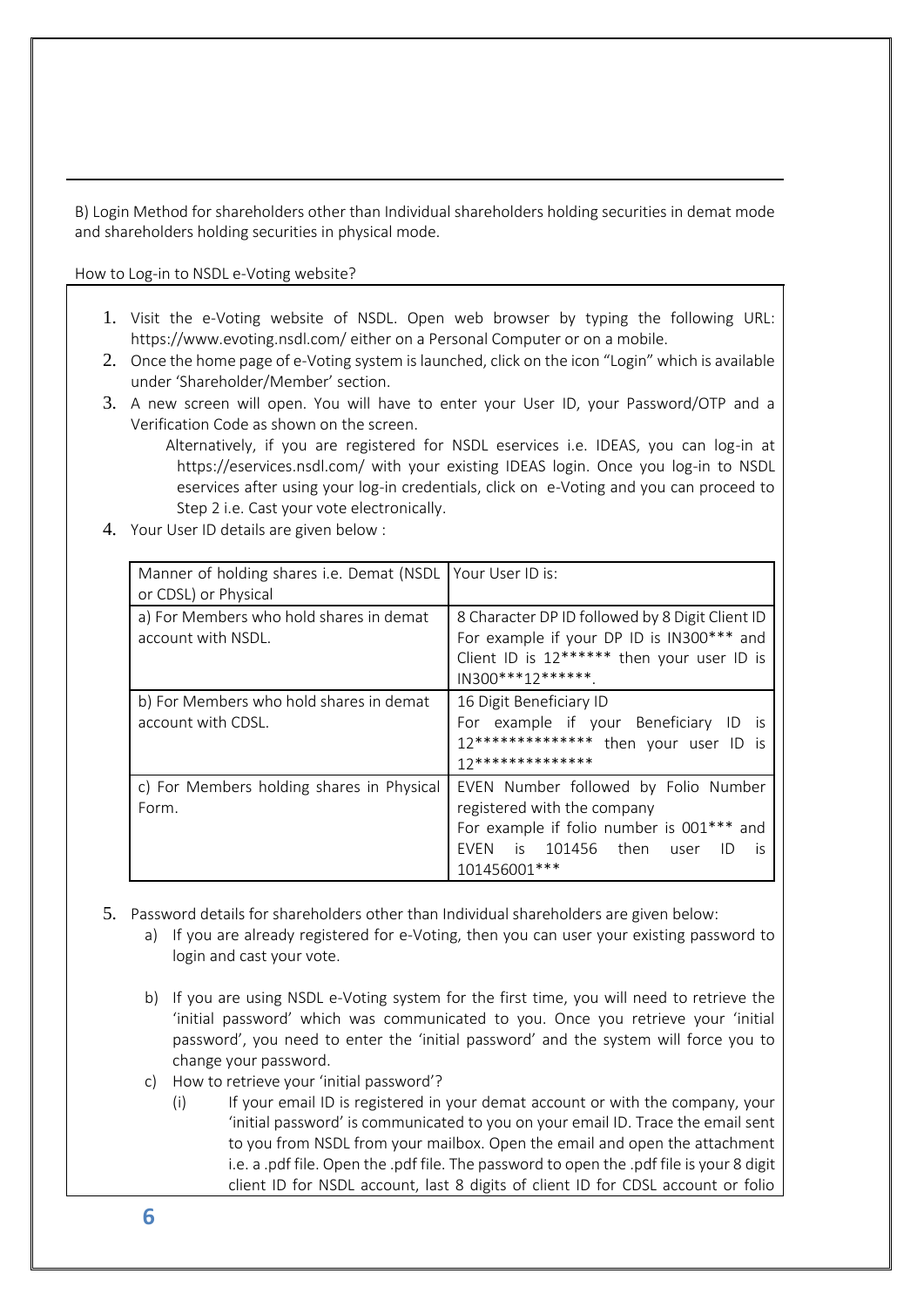number for shares held in physical form. The .pdf file contains your 'User ID' and your 'initial password'.

- (ii) If your email ID is not registered, please follow steps mentioned below in process for those shareholders whose email ids are not registered
- 6. If you are unable to retrieve or have not received the " Initial password" or have forgotten your password:
	- a) Click on "[Forgot User Details/Password?](https://www.evoting.nsdl.com/eVotingWeb/commonhtmls/NewUser.jsp)"(If you are holding shares in your demat account with NSDL or CDSL) option available on www.evoting.nsdl.com.
	- b) [Physical User Reset Password?](https://www.evoting.nsdl.com/eVotingWeb/commonhtmls/PhysicalUser.jsp)" (If you are holding shares in physical mode) option available on [www.evoting.nsdl.com.](http://www.evoting.nsdl.com/)
	- c) If you are still unable to get the password by aforesaid two options, you can send a request at [evoting@nsdl.co.in](mailto:evoting@nsdl.co.in) mentioning your demat account number/folio number, your PAN, your name and your registered address etc.
	- d) Members can also use the OTP (One Time Password) based login for casting the votes on the e-Voting system of NSDL.
- 7. After entering your password, tick on Agree to "Terms and Conditions" by selecting on the check box.
- 8. Now, you will have to click on "Login" button.
- 9. After you click on the "Login" button, Home page of e-Voting will open.

Step 2: Cast your vote electronically and join General Meeting on NSDL e-Voting system.

How to cast your vote electronically and join General Meeting on NSDL e-Voting system?

- 1. After successful login at Step 1, you will be able to see all the companies "EVEN" in which you are holding shares and whose voting cycle and General Meeting is in active status.
- 2. Select "EVEN" of company for which you wish to cast your vote during the remote e-Voting period and casting your vote during the General Meeting. For joining virtual meeting, you need to click on "VC/OAVM" link placed under "Join General Meeting".
- 3. Now you are ready for e-Voting as the Voting page opens.
- 4. Cast your vote by selecting appropriate options i.e. assent or dissent, verify/modify the number of shares for which you wish to cast your vote and click on "Submit" and also "Confirm" when prompted.
- 5. Upon confirmation, the message "Vote cast successfully" will be displayed.
- 6. You can also take the printout of the votes cast by you by clicking on the print option on the confirmation page.
- 7. Once you confirm your vote on the resolution, you will not be allowed to modify your vote.

General Guidelines for shareholders

1. Institutional shareholders (i.e. other than individuals, HUF, NRI etc.) are required to send scanned copy (PDF/JPG Format) of the relevant Board Resolution/ Authority letter etc. with attested specimen signature of the duly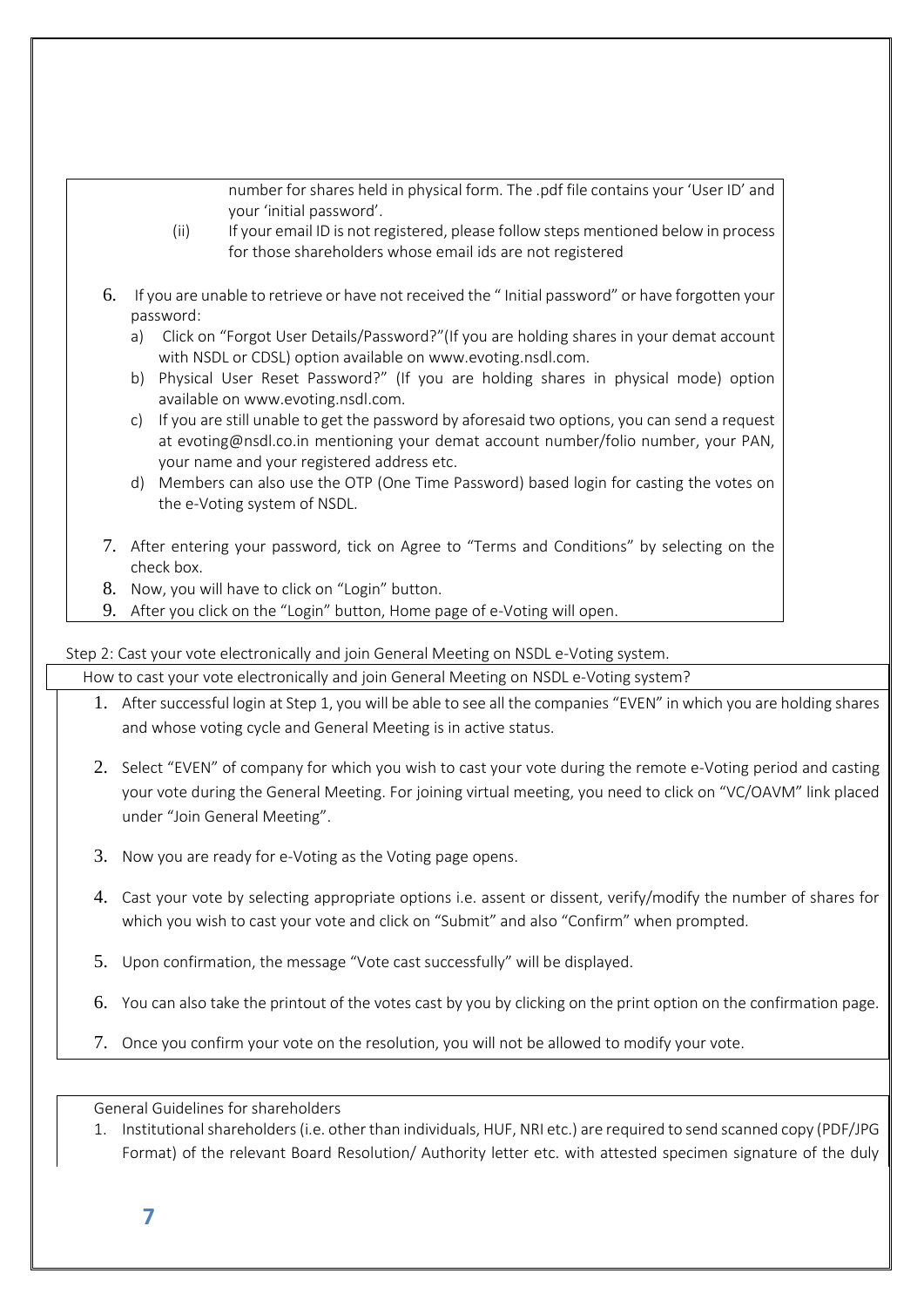authorized signatory(ies) who are authorized to vote, to the Scrutinizer by e-mail to shashankcsu@gmailcom with a copy marked t[o evoting@nsdl.co.in.](mailto:evoting@nsdl.co.in)

- 2. It is strongly recommended not to share your password with any other person and take utmost care to keep your password confidential. Login to the e-voting website will be disabled upon five unsuccessful attempts to key in the correct password. In such an event, you will need to go through the "[Forgot User Details/Password?](https://www.evoting.nsdl.com/eVotingWeb/commonhtmls/NewUser.jsp)" or "[Physical User Reset Password?](https://www.evoting.nsdl.com/eVotingWeb/commonhtmls/PhysicalUser.jsp)" option available on www.evoting.nsdl.com to reset the password.
- 3. In case of any queries, you may refer the Frequently Asked Questions (FAQs) for Shareholders and e-voting user manual for Shareholders available at the download section of [www.evoting.nsdl.com](http://www.evoting.nsdl.com/) or call on toll free no.: 1800 1020 990 and 1800 22 44 30 or send a request to Mr. Amit Vishal a[t evoting@nsdl.co.in](mailto:evoting@nsdl.co.in)

Process for those shareholders whose email ids are not registered with the depositories for procuring user id and password and registration of e mail ids for e-voting for the resolutions set out in this notice:

- 1. In case shares are held in physical mode please send signed request with Folio No., Name of shareholder, scanned copy of any one share certificate (front and back), PAN (self-attested scanned copy of PAN card), AADHAR (self-attested scanned copy of Aadhar Card) by email to info@masserv.com.
- 2. In case shares are held in demat mode, please update your email id with your depository. If you are an Individual shareholders holding securities in demat mode, you are requested to refer to the login method explained at step 1 (A) i.e. Login method for e-Voting and joining virtual meeting for Individual shareholders holding securities in demat mode.
- 3. Alternatively shareholder/members may send a request to [evoting@nsdl.co.inf](mailto:evoting@nsdl.co.in)or procuring user id and password for e-voting by providing above mentioned documents.
- 4. In terms of SEBI circular dated December 9, 2020 on e-Voting facility provided by Listed Companies, Individual shareholders holding securities in demat mode are allowed to vote through their demat account maintained with Depositories and Depository Participants. Shareholders are required to update their mobile number and email ID correctly in their demat account in order to Naccess e-Voting facility.

THE INSTRUCTIONS FOR MEMBERS FOR e-VOTING ON THE DAY OF THE EOGM ARE AS UNDER:-

- 1. The procedure for e-Voting on the day of the EOGM is same as the instructions mentioned above for remote evoting.
- 2. Only those Members/ shareholders, who will be present in the EOGM through VC/OAVM facility and have not casted their vote on the Resolutions through remote e-Voting and are otherwise not barred from doing so, shall be eligible to vote through e-Voting system in the EOGM.
- 3. Members who have voted through Remote e-Voting will be eligible to attend the EOGM. However, they will not be eligible to vote at the EOGM.
- 4. The details of the person who may be contacted for any grievances connected with the facility for e-Voting on the day of the EOGM shall be the same person mentioned for Remote e-voting.

INSTRUCTIONS FOR MEMBERS FOR ATTENDING THE EOGM THROUGH VC/OAVM ARE AS UNDER:

1. Member will be provided with a facility to attend the EOGM through VC/OAVM through the NSDL e-Voting system. Members may access by following the steps mentioned above for Access to NSDL e-Voting system. After successful login, you can see link of "VC/OAVM link" placed under "Join General meeting" menu against company name. You are requested to click on VC/OAVM link placed under Join General Meeting menu. The link